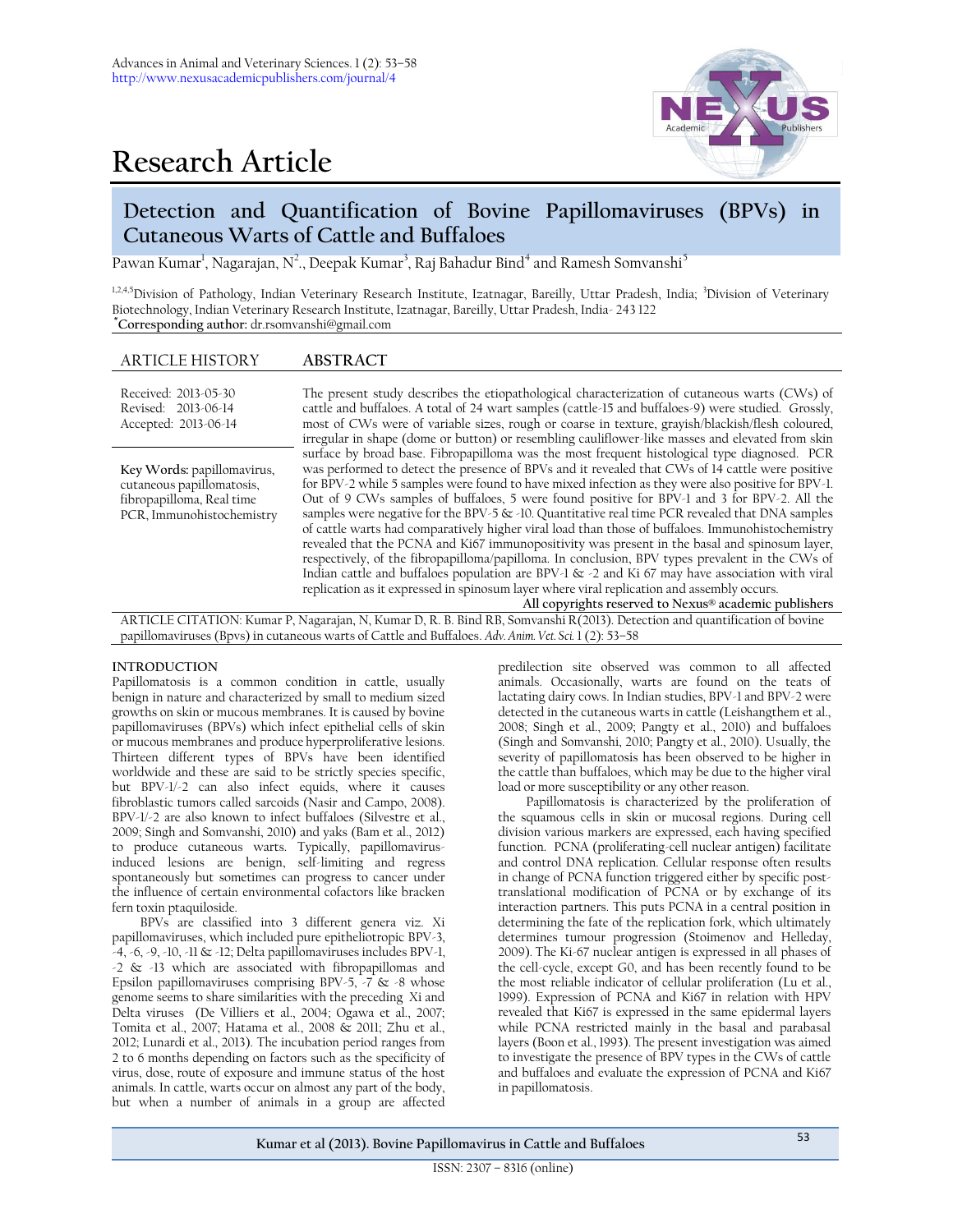## **MATERIAL AND METHODS**

Cattle and buffalo CWs biopsies were collected from organized dairy farms i.e. Military Dairy Farm and Chak Gajaria, Dairy Farm, Lucknow; Referal Veterinary Polyclinic, IVRI, Izatnagar, Buffalo Slaughter House, Bareilly and different villages of Dist. Bareilly, Raibareilly and Hardoi of Uttar Pradesh, Dist. Coonoor and Ooty of Tamilnadu and Dist. Sirmour of Himachal Pradesh. Biopsies were collected after giving local anaesthesia with lignocaine around the growth by veterinarians and preserved in 10% buffered formalin. A part of samples were also stored in sterile vials at - 20ºC for molecular studies.

# **Histopathology**

After proper fixation in the 10% buffered formalin, tissues were cut into small sections with thickness of 2-3 mm and embedded in the paraffin by standard procedures. The paraffin embedded tissues were cut into 4-5 micron thick section and stained with hematoxylin and eosin as per conventional procedures (Culling, 1995).

#### **Polymerase Chain Reaction**

DNA was extracted from CWs samples stored at -20 $\degree$ C using the Genomic DNA Mini Kit (Qiagen). BPV was detected by PCR, targeting the L1 gene of BPV-1 & -2, 3'UTR region for BPV-5 and E2 gene for BPV-10 with specific primers. Oligonucleotide primers used in the study were commercially synthesized from Operon Biotechnologies, Genetix Biotec. Primers of BPV-1 (forward- 5'-gga gcg cct gct aac tat agg a-3'; reverse-5'-atc tgt tgt ttg ggt ggt gac-3'), BPV-2 (forward- 5' gtt ata cca ccc aaa gaa gac cct-3'; reverse-5'-ctg gtt gca aca gct ctc ttt ctc-3'), BPV-5 (forward- 5'-gct ggg ctc tgg cca cc ttg-3'; reverse-5'-tgg cgc gca gag gct tgt tt-3') and BPV-10 (forward-5'-gag gtc cgc ggg atc gga ct-3'; reverse-5'-tga gca agg cgt gac gca gg-3') are expected to amplify the specific viral DNA template of sizes 301, 165, 107 and 190 bp, respectively.<br>Amplified DNA fragments were visualized by Amplified DNA fragments were visualized transillumination under UV light (Geldoc, USA) in 1.2 % agarose containing ethidium bromide (0.5 g/ml) as per standard procedures. The PCR products were directly sequenced commercially on ABI-PRISM dye terminator at DNA Sequencing Facility, Division of Biochemistry, Delhi University, South Campus, New Delhi.

# **Real Time PCR**

Quantitative SYBR Green PCR assay was performed using commercial reagents procured from Qiagen as per manufacturer's recommendations in the real time thermocycler (BIORAD). Reaction comprised of 12.5 μl of 2.5x SYBR Green PCR Master mix, 0.3 μl each of sense and antisense primer, 1.0 μl DNA and nuclease free water to make a total reaction volume of 25 μl. The thermal profile for BPV-1 comprised of initial denaturation at  $95^{\circ}$ C for 15 minute followed by 40 repetitive cycles of denaturation at  $94^{\circ}$ C for 15 seconds, annealing at  $51^{\circ}$ C for 30 seconds and extension at 72°C for 30 seconds each. The thermal profile for BPV-2, -5  $\&$ -10 was similar except annealing temperature which was  $61^{\circ}C$ , 53°C and 55°C, respectively.

#### **Immunohistochemichemisty**

Wart tissue sections were taken on the 3-Aminopropyltriethoxysilane (Sigma Chemicals, USA) coated slides. Sections were deparaffinised and rehydrated by standard procedures. Antigen unmasking was performed by subjecting the tissue sections to microwave heat. After cooling the slides at room temperature, these were placed in 0.3% hydrogen peroxide  $(H_2O_2)$  solution in absolute methanol for 30 minutes to quench the endogenous peroxidases. To block the nonspecific sites sections were incubated with 150 µl of 5% normal goat serum (Sigma Chemicals) in PBS for 30 minutes. The slides were washed with PBS thrice. Then the sections



were covered with 100-150 µL of primary monoclonal antibodies {1:100 mouse monoclonal anti-PCNA (Sigma Chemicals, USA); 1:50 mouse monoclonal anti-Ki67 (Sigma Chemicals, USA)} in PBS containing 1% bovine serum albumin (BSA; Sigma Chemicals, USA) for overnight at  $4^{\circ}C$  in humidified chamber. The negative controls were covered with diluent (1% BSA in PBS) only. After washing, sections were covered with biotinylated secondary antibody for 30 minutes in humidified chamber and were washed and incubated with ExtrAvidin peroxidase (Sigma Chemicals, USA) for 30 min. in a humidified chamber. The slides were washed with PBS and moist sections were covered with sufficient 3-Amino-9-ethylcarbazole (AEC; Sigma Chemicals, USA) staining substrate for 10 minutes. The sections were then counterstained lightly for 3-5 min with Mayer's haematoxylin (Sigma, MHS-16). Slides were rinsed for 5 min in running tap water and mounted in glycerol gelatin. The fraction of immunopositive cells was counted as described previously (Woods et al., 1991) with some modifications.

# **RESULTS**

The CWs cases were observed on different parts of body of cattle and buffaloes (Table-1). Grossly, the  $\tilde{\text{CWs}}$  were having variable sizes, rough or coarse texture, grayish/blackish/flesh coloured, irregular (dome or button) or cauliflower-like masses and elevated from skin surface by broad and vascular base. One case of cutaneous papillomatosis in a cow bull showed abnormally extensive cauliflower-like growths on the neck and face with solitary warts on different parts of body (Fig. 1A). The warts in the heifers at Military Dairy Farm, Lucknow were restricted mainly on the ear pinna or around it and was characterized by multiple coalescing exuberant growths having blackish rough appearance with irregular dome shape and marked vascularity (Fig. 1B). Cutaneous warts of buffaloes were found on eyelid, leg (Fig. 1C) and back (Fig. 1D).

Histopathologically, most of cases (cattle-9 and buffaloes-5) diagnosed as fibropapilloma (exophytic) consisted of moderate to extensive degree of cornification (hyperkeratosis) with basket wave appearance, varying degree of parakeratosis, hyperplastic stratum spinosum with presence of many koilocytes and islands of dermal connective tissue surrounded by hyperplastic epidermal cell layers. Basal cell layer was hyperplastic with hyperchromatic nuclei, mild mitotic activity and occasionally, invasive growth pattern was seen. Below epidermis, the neoplastic stromal tissue consisted of large stellate shaped fibroblast cells and intense fibrocellular proliferative changes (Fig. 2A-C). Comparable to cattle (with abundance of koilocytes), buffalo warts showed only few koilocytes in the upper layer of stratum spinosum. Some cases showed the similar histopathological features except the fact that they had long rete pegs extending towards the fibrous stoma and proliferated there extensively (fibropapilloma endophytic). Other histopathological types diagnosed were papilloma occult/ fibroblastic type (Fig. 2D) and papilloma.

#### **Polymerase Chain Reaction (PCR) Analysis**

Out of 24 CW samples of cattle and buffaloes subjected to PCR, 14 samples of cattle were positive for BPV-2 while only 5 samples were found to have mixed infection as they were also positive for BPV-1. Out of 9 CW samples of buffaloes, 5 were found positive for BPV-1 and 3 for BPV-2. None of the sample was positive for BPV-5, -10 or any mixed infection. Detailed results are shown in Table-1. Gel electrophoresis showed the specific PCR product size of 301 and  $16\overline{5}$  bp for BPV-1 & -2, respectively (Fig. 3A-B). PCR products of representative samples found positive for BPV-1 & -2 were purified and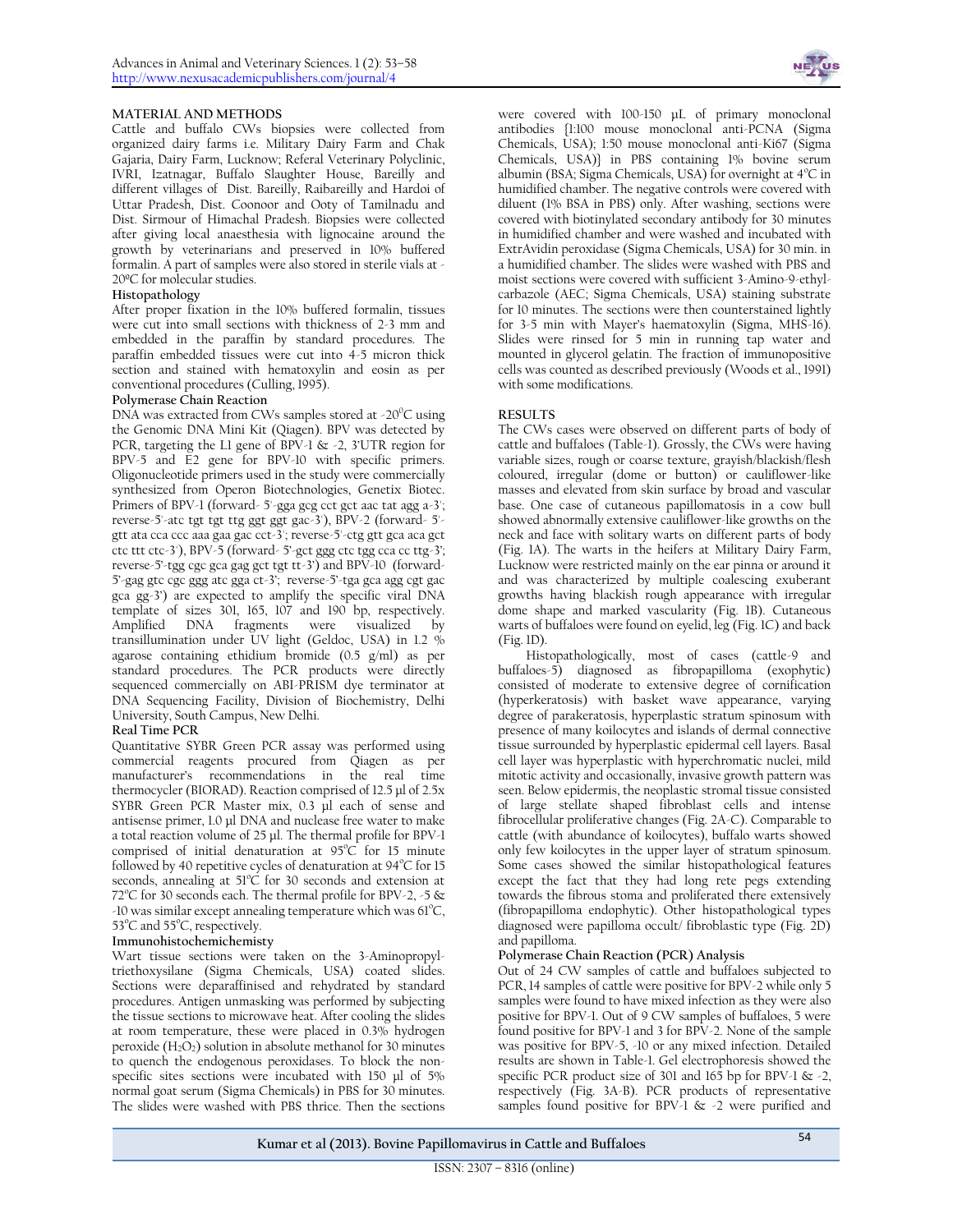sequenced (HE603635, HE603636, HE600123 and HE600124) which revealed that the sequences generated in the present study has homology with earlier published sequences from India.

## Table 1: Detection and quantification of BPV-1 & -2 in cutaneous warts of cattle and buffaloes

| S.             | Sample      | <b>Species</b> | Age            | <b>Sex</b>     | Location of growth                                | <b>PCR</b> results |                        |                          | <b>Real Time PCR</b><br>$(Copy no. / \mu l)$ |
|----------------|-------------|----------------|----------------|----------------|---------------------------------------------------|--------------------|------------------------|--------------------------|----------------------------------------------|
| N <sub>o</sub> | No          |                | (Years)        |                |                                                   | BPV-<br>1          | BPV-<br>$\overline{2}$ | $BPV-1$                  | $BPV-2$                                      |
| 1              | $PCW-1$     | Cattle         | 8              | M              | Around scrotum and inner aspect of<br>thigh       | -ve                | $+ve$                  |                          | $4.69E + 03$                                 |
| $\overline{2}$ | $PCW-2$     | Cattle         | $\overline{7}$ | F              | Base of ear                                       | -ve                | -ve                    | ×                        | $5.12E + 03$                                 |
| 3              | $PCW-3$     | Cattle         | $\overline{2}$ | F              | Ear pinna and at the base of ear                  |                    | +ve                    |                          | 2.66<br>$E+09$                               |
| $\overline{4}$ | $PCW-4$     | Cattle         | 2.5            | $\overline{F}$ | Ear pinna                                         | +ve                | $+ve$                  | $1.42E + 04$             | 5.78E+15                                     |
| 5              | PCW-5       | Cattle         | 2.5            | F              | Face and ear pinna                                | +ve                | +ve                    | $3.17E + 03$             | $6.22E + 15$                                 |
| 6              | $PCW-6$     | Cattle         | $\overline{3}$ | F              | Extensive growth on the ear pinna<br>+ve          |                    | $+ve$                  | $1.12E + 04$             | $1.91E+16$                                   |
| 7              | $PCW-7$     | Cattle         | 3.5            | F              | Ear pinna                                         | -ve                | +ve                    | $\bar{\nu}$              | $1.75E + 15$                                 |
| 8              | $PCW-8$     | Cattle         | 1.5            | F              | Cauliflower-like growth on whole<br>body          | -ve                | $+ve$                  |                          | $6.98E+03$                                   |
| 9              | PCW-9       | Cattle         | 1.0            | F              | Nose and around eye                               | -ve                | +ve                    | $\overline{\phantom{a}}$ | $3.03E + 04$                                 |
| 10             | $NCW-1$     | Cattle         | 4.5            | F              | Around the eye                                    | -ve                | +ve                    | J.                       | $1.43E+04$                                   |
| $_{11}$        | $NCW-2$     | Cattle         | 2.0            | F              | Left side of lower abdomen                        | -ve                | +ve                    |                          | 7.17E+03                                     |
| 12             | $NCW-3$     | Cattle         | 6.0            | F              | Lower eyelid                                      | +ye                | $+ve$                  | $4.85E + 05$             | $9.71E + 03$                                 |
| 13             | $NCW-4$     | Cattle         | 5.5            | $\rm F$        | Small cauliflower-like growth on the<br>back      | -ve                | $+ve$                  |                          | $1.35E + 04$                                 |
| 14             | $NCW-5$     | Cattle         | 3.0            | F              | Base of tail                                      | +ve                | $+ve$                  | $6.37E + 03$             | $1.36E + 04$                                 |
| 15             | $NCW-6$     | Cattle         | 2.5            | $\rm F$        | Neck                                              | -ve                | +ve                    | J.                       | $5.55E + 03$                                 |
| 16             | $PK-1$      | Buffalo        | 7.0            | F              | At the base of ear                                | -ve                | $+ve$                  | $\omega$                 | 8.74E+04                                     |
| 17             | $PK-5$      | Buffalo        | 1.5            | $\rm F$        | Posterior aspect of thigh and at base<br>of tail  | +ve                | -ve                    | 8.48E+02                 |                                              |
| 18             | PK-6        | Buffalo        | $\overline{2}$ | F              | Two growths on the sacral region<br>+ve<br>-ve    |                    | $1.16E + 04$           | ×.                       |                                              |
| 19             | <b>PK-7</b> | Buffalo        | $\overline{7}$ | F              | One growth at hump region<br>+ve                  |                    | -ve                    | $4.32E + 03$             |                                              |
| 20             | <b>PK-8</b> | Buffalo        | 7.5            | F              | Minute growths on back                            | -ve                | $+ve$                  | $\omega$                 | $1.41E + 04$                                 |
| 21             | PK-9        | Buffalo        | $_{11}$        | M              | Growth on the third eyelid                        | -ve                | -ve                    | ×.                       |                                              |
| 22             | PK-10       | Buffalo        | 6              | F              | Wart-like growth on the hind leg                  | -ve                | +ve                    |                          | $5.04E + 03$                                 |
| 23             | $PK-11$     | Buffalo        | 2.5            | $\rm F$        | Cauliflower-like growth above the<br>base of tail | +ve                | -ve                    | $2.30E + 05$             |                                              |
| 24             | PK-12       | Buffalo        | 2.5            | F              | Small slender growth on the lower<br>back         | +ve                | -ve                    | $3.41E + 0.5$            |                                              |

Figure 1:

A) Cattle CW: Extensive irregular<br>cauliflower likecauliflower growth on the face, neck and dewlap.<br>B) Cattle C Cattle CW: Solitary, blackish,<br>dome shaped, shaped, growths on the ear pinna. C) Buffalo CW: Cauliflower-like wart on the hind leg. D) Buffalo CW: Cauliflower-like wart on the back

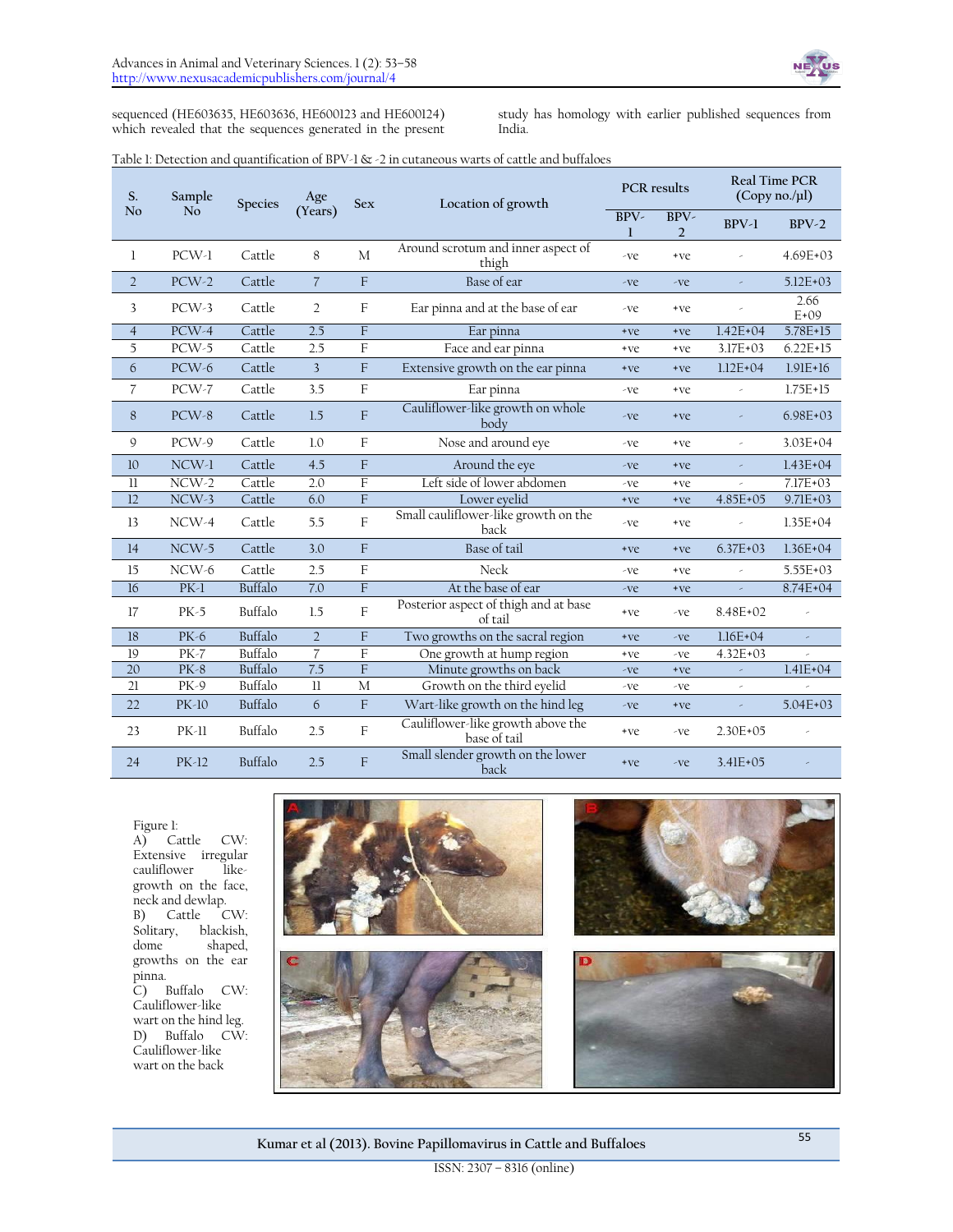

#### **Figure 2:**

(A) Cattle CW: Papillary tip showing cornification and stratum spinosum with few koilocytes and connective tissue core. Fibropapilloma (exophytic), H&E × 100; (B) Cattle CW: Excessive cornification, epidermal thinning and elongated rete pegs penetrating in prominent dermal fibrous tissue. Occult papilloma/fibroblastic type, H&E × 100; (C) Buffalo CW: Excessive cornification, acanthosis of stratum spinosum, variable length rete pegs penetrating in hyperplastic fibrous connective tissue core. Fibropapilloma (exophytic), H&E × 40; (D) Buffalo CW: Mild cornification, hyperplastic fibrous connective tissue with presence of their islands within acanthotic stratum spinosum. Fibropapilloma (exophytic), H&E × 100.

#### **Results of SYBR Green Quantitative PCR assay**

CW DNA samples positive for BPV-1 & -2 were utilized for determination of DNA copy number present in them by using SYBR Green Quantitative PCR. These samples were tested together with known standard samples (dilutions of known concentrations of plasmid DNA) along with "No Template Control" (NTC). DNA samples of the CWs of cattle revealed a copy number of BPV-1 between 3.17E+03 to 4.85E+05 while in buffalo CWs range vary from 8.48E+02 to 3.41E+05. All DNA samples of the cattle CWs were positive for the BPV-2 and the copy numbers detected in them vary from 4.69E+03 to 1.91E+16. Five CWs samples of the ear collected from the Gazaria Dairy Farm and Military Dairy Farm, Lucknow showed very high copy numbers i.e. 2.66E+09, 5.78E+15, 6.22E+15, 1.91E+16 and 1.75E+15. Cattle CWs from Tamilnadu showed copy number of 5.55E+03 to 1.43E+04. Three DNA samples of the buffalo CWs showed copy number of 8.74E+04, 1.41E+04 and 1.41E+04.

#### **Immunohistochemichemistry**

CW samples were studied by IHC for PCNA and Ki67. A total of 9/17 (52.94%) CWs showed the immunopositivity for PCNA. Out of 10 fibropapilloma cases, only 4 (40%) showed<br>immunoreactivity (PCNAmax-24.28+5.17; PCNAtot- $(PCNAmax-24.28±5.17;$ 15.02±8.85). Basal layer cells of the epidermis showed strong immunoreactivity while only few discrete cells in the parabasal and spinous layer showed weak immunostaining (Fig. 3C). Among 4 cases (cattle-3; buffalo-1) of fibropapilloma (endophytic), 2 cases of cattle showed the positivity for PCNA (PCNAmax-20.5±3.35; PCNAtot-14.45±6.42). One case each of cattle and buffalo of the occult papilloma/fibroblastic type were positive for PCNA and immunostaining was observed in the fibrous connective tissue (PCNAmax-22.33±2.64; PCNAtot-19.5±4.5). One papilloma case of buffalo was immunonegative for PCNA

|                  | S. No. Diagnosis                     | No. | <b>PCNA</b>              |                  | <b>Ki67</b>    |                  |  |
|------------------|--------------------------------------|-----|--------------------------|------------------|----------------|------------------|--|
|                  |                                      |     | PCNAmax                  | <b>PCNAtot</b>   | Ki67max        | Ki67tot          |  |
|                  | Papilloma                            |     | $\overline{\phantom{a}}$ | ۰                | ۰              | ۰                |  |
|                  | Fibropapilloma endophytic            |     | $20.5 \pm 3.35$          | $14.45 \pm 6.42$ | $22\pm0.0$     | $12.5 \pm 0.0$   |  |
|                  | Fibropapilloma exophytic             | 10  | $24.28 \pm 5.17$         | $15.02 \pm 8.85$ | $18.5 \pm 1.5$ | $13.45 \pm 4.54$ |  |
| $\overline{4}$ . | Occult papilloma / fibroblastic type |     | $22.33 \pm 2.64$         | $19.5 \pm 4.5$   | $18\pm0.0$     | $12.44 \pm 0.0$  |  |

**Kumar et al (2013). Bovine Papillomavirus in Cattle and Buffaloes** <sup>56</sup>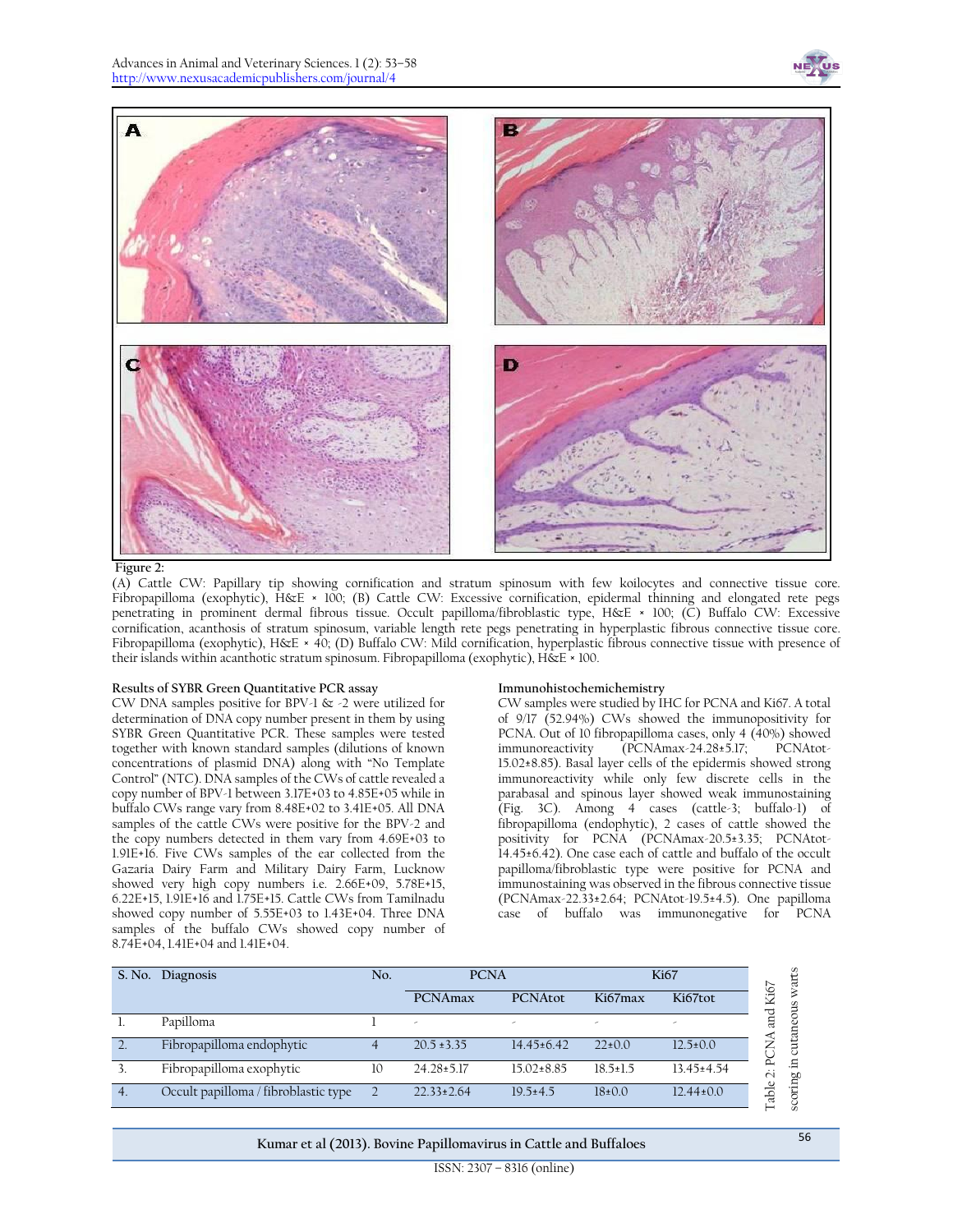



Figure 3: (A) Cutaneous wart: PCR products in ethidium bromide stained 1.2% agarose TBE gel electrophoresis. M-100 bp marker; L1-L5 - BPV-1- 301 bp; L6 – NTC; (B) Cutaneous wart: PCR products in ethidium bromide stained 1.2% agarose TBE gel electrophoresis. M-100 bp marker; L1-L5 - BPV-2- 165 bp; L6 – NTC; (C) Cutaneous Wart: Immunopositive cells showing nuclear staining for PCNA in the stratum spinosum and basal layer. Fibropapilloma, PCNA IHC × AEC × 100; (D) Cutaneous Wart: Strong immunostaining for Ki67 in stratum spinosum and few basal cells. Fibropapilloma, Ki67, IHC × AEC × 100

Ki67 immunopositivity was found in 4/17 (23.53%) samples, among them two were fibropapilloma (exophytic; Ki67max-22; Ki67tot-12.5), one each of fibropapilloma (endophytic; Ki67max-18.5±1.5; Ki67tot-13.45±4.54) and occult papilloma/fibroblastic type (Ki67max-18; Ki67tot-12.44). Immunostaining restricted mainly in the spinosum layer while discrete immunopositive cells were also observed in basaland parabasal layer. Few cells in fibrous stroma also showed positive reaction.

#### **DISCUSSION**

Clinically, CWs were observed in organised farms as well as rural areas in the cattle and buffaloes. The CWs are known to be transmitted from cattle to buffaloes and vice versa (Singh and Somvanshi, 2010). In Military Dairy Farm, Lucknow, UP warts was confined mostly to ear pinna which may be due the fact that these were transmitted from the infected animal to healthy one by tattooing machine. Association of tattooing with papilloma development on the ear of calves were reported earlier (Studdert et al., 1988). Histopathology revealed that fibropapilloma (exophytic) was the most common histopathological type observed in CWs of both cattle and buffaloes. Fibropapilloma (endophytic), papilloma occult/ fibroblastic type and papilloma were other types found in CWs. Similar histopathological types were also

reported by earlier workers in the CWs (Pangty et al., 2010**).**  Grossly, it was observed that few CW cases of cattle spread extensively to the adjacent areas forming large cauliflowerlike masses but in buffaloes, almost all cases showed solitary growths. This finding was observed earlier also (Somvanshi, unpublished data).

PCR results revealed that DNA of CW of cattle was positive in 14 cases for BPV-2 while 5 were found to be positive for BPV-1. Five CW cases showed mixed infection as they were positive for both BPV-1 & -2. Out of 9 CW cases of buffaloes, 5 were found positive for BPV-1 and 3 for BPV-2. All samples were negative for BPV-5 and -10 which indicated that hairy skin is less prone to infection by these viruses although in earlier studies BPV-5 has been reported from the teat and facial skin (Lindholm et al., 1984; Bloch et al., 1994) and BPV-10 from the teat warts (Hatama et al., 2008; Rai et al., 2011). BPV-1, -2 and their mixed infections were also detected by previous workers in cattle (Leishangthem et al., 2008; Pangty et al., 2010; Pathania et al., 2011) and buffaloes (Silvestre et al., 2009; Singh and Somvanshi, 2010; Pangty et al., 2010) indicating that these two BPV types are prevalent in Indian cattle and buffalo population.

Real time PCR revealed a wide range of virus load in different samples for both BPV-1 & -2. Cattle CWs showed comparatively high viral DNA load of BPV-2 than buffaloes

**Kumar et al (2013). Bovine Papillomavirus in Cattle and Buffaloes** <sup>57</sup>